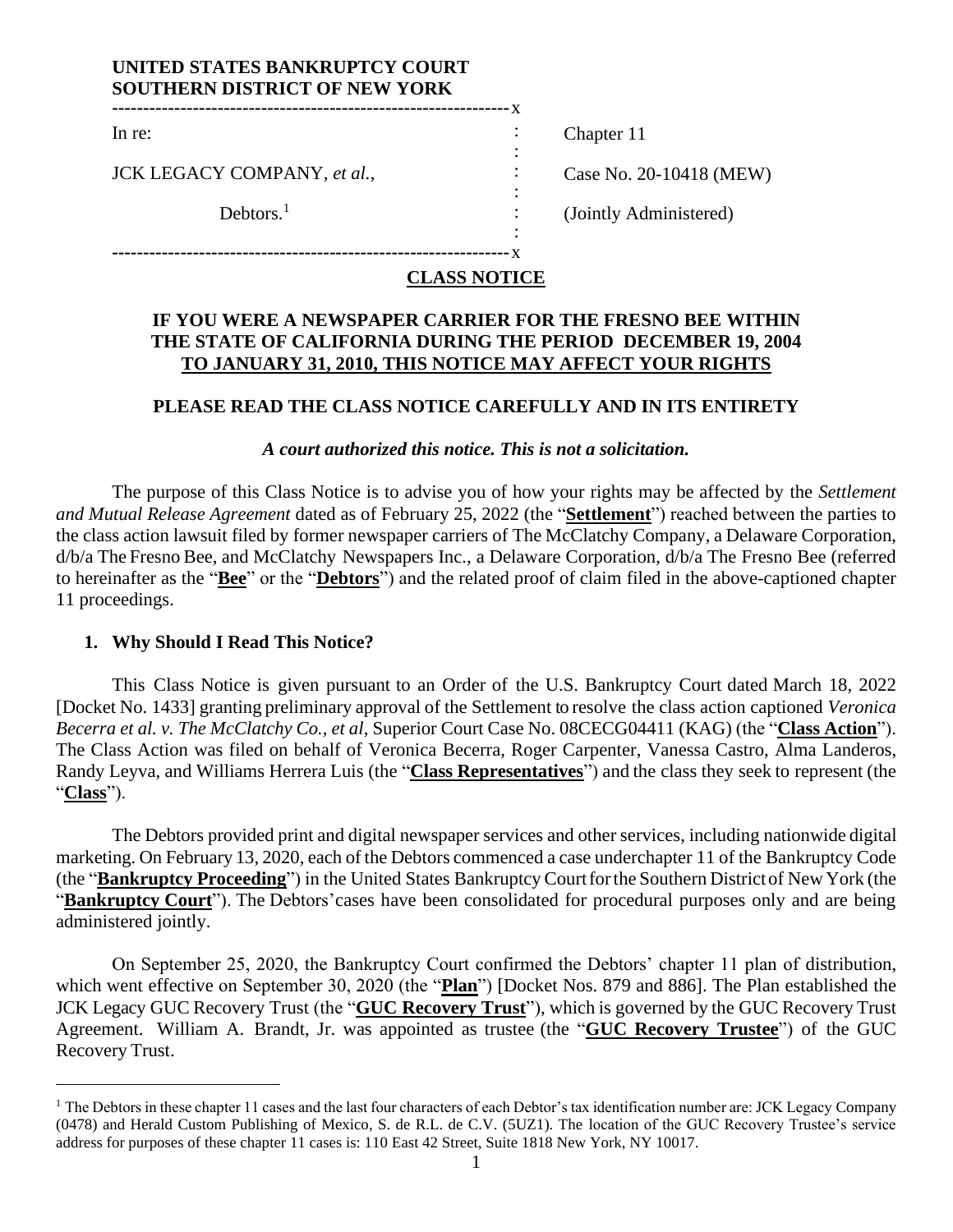After the effective date of the Plan, the GUC Recovery Trustee and counsel for the Class ("**Class Counsel**") negotiated the Settlement, to resolve all claims in the Class Action, and related claims, arising on or before the bankruptcy filing.

The Settlement provides that the Class Representatives will represent all newspaper carriers who worked for the Bee within the State of California at any time beginning on December 19, 2004 through January 31, 2010 (the "**Class Period**"), other than carrier substitutes and large distributors. Any carrier who fits this description will be deemed a member of the Class ("Class Member").

The Settlement is subject to final approval by the Bankruptcy Court. If the Bankruptcy Court approves the Settlement, it will result in, among other things: (i) a potential distribution of a monetary recovery to the Class Members proportionate with all GUC Recovery Trust beneficiaries; (ii) dismissal of the Class Action; (iii) allowance of a Class Proof of Claim as provided for in the Settlement, along with the release of certain actual or potential claims against the Debtors, the GUC Recovery Trust, and related parties; (iv) an award of attorney's fees and costs to Class Counsel; and (v) payment of an administrative fee to the Class Administrator (defined below).

#### **2. Description of the Class Action**

On December 19, 2008, the Class Representatives filed the Class Action against the Bee in the Superior Court for the County of Fresno (the "**Superior Court**"). The Class Representatives asserted nine causes of action, including a cause of action for unfair business practices, which the Class Action parties ultimately agreed to have adjudicated solely at trial. The relief sought in the Class Action was largely premised upon the Bee's alleged failure to classify the Class as employees and to reimburse the Class for reasonable mileage expenses.

After a bench trial, the Superior Court issued a ruling and entered a judgment in favor of the Bee, finding that the Class Members were properly classified as independent contractors. The Class Representatives appealed the judgment to the Court of Appeal of the State of California (the "**Appeal**"), the Fifth Appellate District (Case No. F074680) (the "**Appellate Court**"). On September 30, 2021, the Appellate Court issued a decision, reversing the Superior Court's findings that the Class Members were properly classified as independent contractors. Among other things, the Appellate Court ruled that the Court misapplied the burden of proof and failed to apply a 1989 California Supreme Court precedent to determine the Class Members' employment status.

Notwithstanding the decision, the Appellate Court declined to enter a ruling in favor of the Class Representatives that the Class Members were employees as a matter of law. According to the Appellate Court, much of the evidence submitted by the Class Representatives was disputed, and that the Superior Court did not resolve whether such evidence was credible or whether such evidence described policies applicable to the entire Class. Accordingly, the Appellate Court remanded the case back to the Superior Court for further proceedings.

#### **3. Why Did I Get This Notice?**

You received this Class Notice because you have been identified as a former newspaper carrier who worked for the Bee within the State of California between December 19, 2004 and January 31, 2010, and may be entitled to mileage reimbursement for reasonable expenses incurred as a newspaper carrier.

This Class Notice is to inform you of a proposed class action settlement pending in the U.S. Bankruptcy Court in the State of New York and how you can participate in the settlement.

#### **4. What is The Class Action Settlement?**

The parties have reached a settlement of the Class Action referenced above and you are receiving this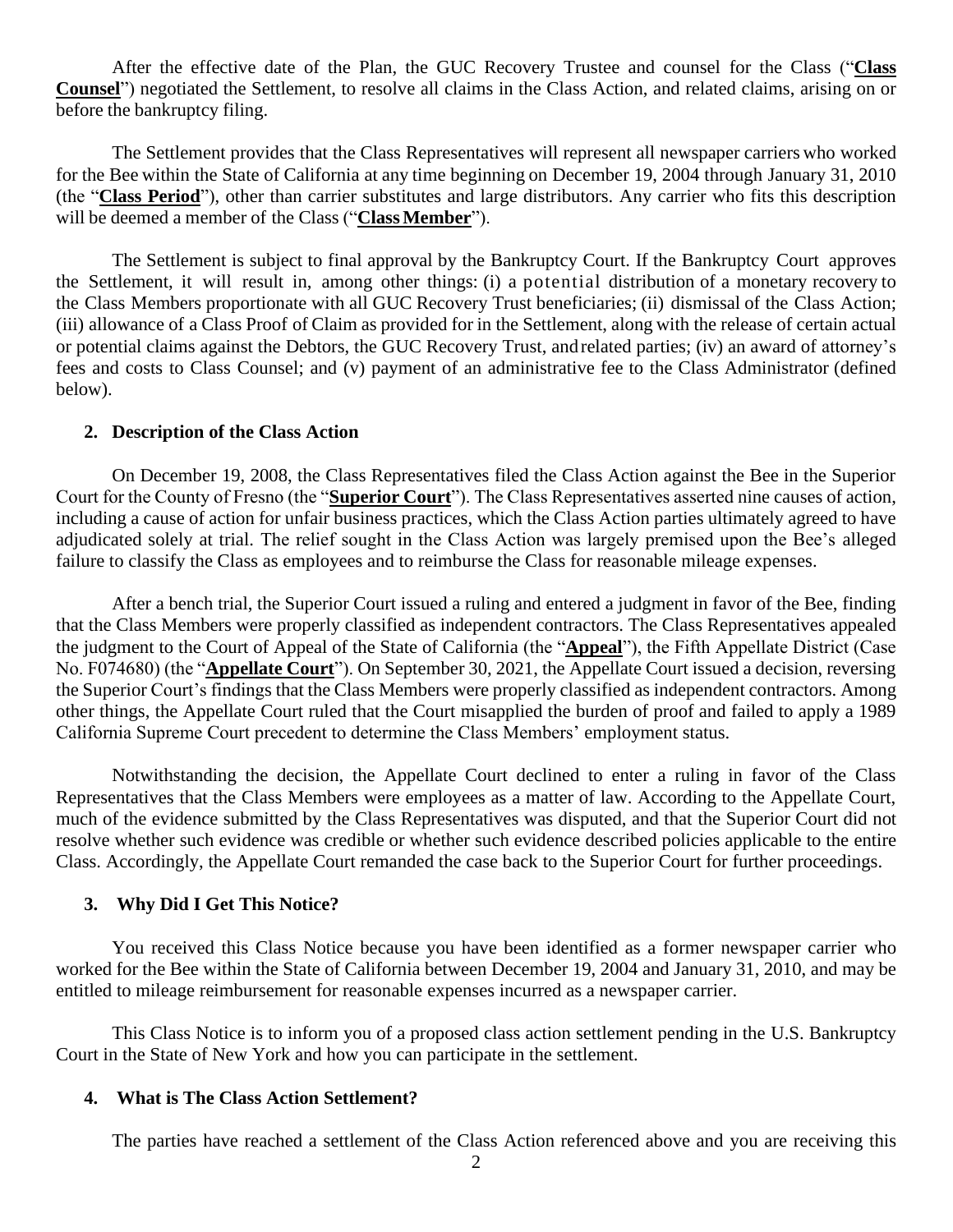### notice because the Bankruptcy Court has preliminarily approved the Settlement. **The Settlement will affect all members of the Class and will entitle them to a pro rata share of the class action settlement payment.**

Under the terms of the Settlement, the Class is entitled to an allowed general unsecured claim in the total amount of \$19,453,649. The claim has two components: (a) \$12,353,659 to the Class, as mileage reimbursement for reasonable expenses (the "**Class Settlement Amount**"); and (b) \$7,099,990 as an award to Class Counsel as legal representative for the Class (the "**Class Counsel Award**").

The Class Settlement Amount shall be paid from assets of the GUC Recovery Trust and each Class Member shall be paid a pro rata share of the Class Settlement Amount after subtracting the Class Administrator Fee (as defined below). The Class Counsel Award shall be paid *solely* from assets of the GUC Recovery Trust, *not* the Class Settlement Amount.

## **FOR AVOIDANCE OF DOUBT, BECAUSE THE DEBTORS ARE IN A BANKRUPTCY PROCEEDING, THE CLASS SETTLEMENT AMOUNT AND THE CLASS COUNSEL AWARD WILL NOT BE PAID IN FULL, AND THE GUC RECOVERY TRUSTEE ANTICIPATES THAT THE PROPOSED DISTRIBUTION FOR GENERAL UNSECURED CREDITORS WILL BE LESS THAN 10%.**

### **5. Who Is Included in the Settlement?**

All newspaper carriers, other than carrier substitutes and large distributors, who worked for the Bee between December 19, 2004 and January 31, 2010 and who do not timely request to opt-out of the Class.

#### **6. How Much Will Each Class Member Receive?**

After subtraction of the Class Administrator Fee from the Class Settlement Amount (the "**Net Settlement Amount**"), each Class Member will receive, as a pro rata share of the Net Settlement Amount, an Individual Class Member Settlement Payment, based on the proportionate number of days worked by each Class Member during the Class Period. Individual Class Member Settlement Payments shall be calculated and apportioned as follows:

- i. Determine total number of Work Days.
- ii. Divide Net Settlement Amount by the total number of Work Days; the resulting figure is the value of the Work Day ("**Base Value**").
- iii. Multiply Base Value by the number of the Class Member's Work Days.

The resulting figure shall be the "Individual Class Member Settlement Payment" for each Class Member. **THE PAYMENT WILL NOT BE IN THE FULL AMOUNT OF THE CLASS MEMBERS' CLAIMS; DUE TO THE BANKRUPTCY, IT WILL UNFORTUNATELY ONLY BE PAID IN PENNIES ON THE DOLLAR.**

### **7. How Will Class Counsel and the Class Administrator Be Paid?**

From the inception of this Class Action to the present, Class Counsel have undertaken representation of the Class on a contingent basis and have not received any payment for their services in prosecuting this case, nor have they been reimbursed for any out of pocket expenses. To date, Class Counsel has worked many hours and has incurred (but not been paid) millions of dollars of legal fees working on behalf of the Class. If the Bankruptcy Court approves the Settlement, then Class Counsel, subject to Bankruptcy Court approval, will receive its share of fees and costs, all payable *solely* out of assets of the GUC Recovery Trust. The Class Counsel fees and costs will also be paid at pennies on the dollar due to the Debtors' bankruptcy.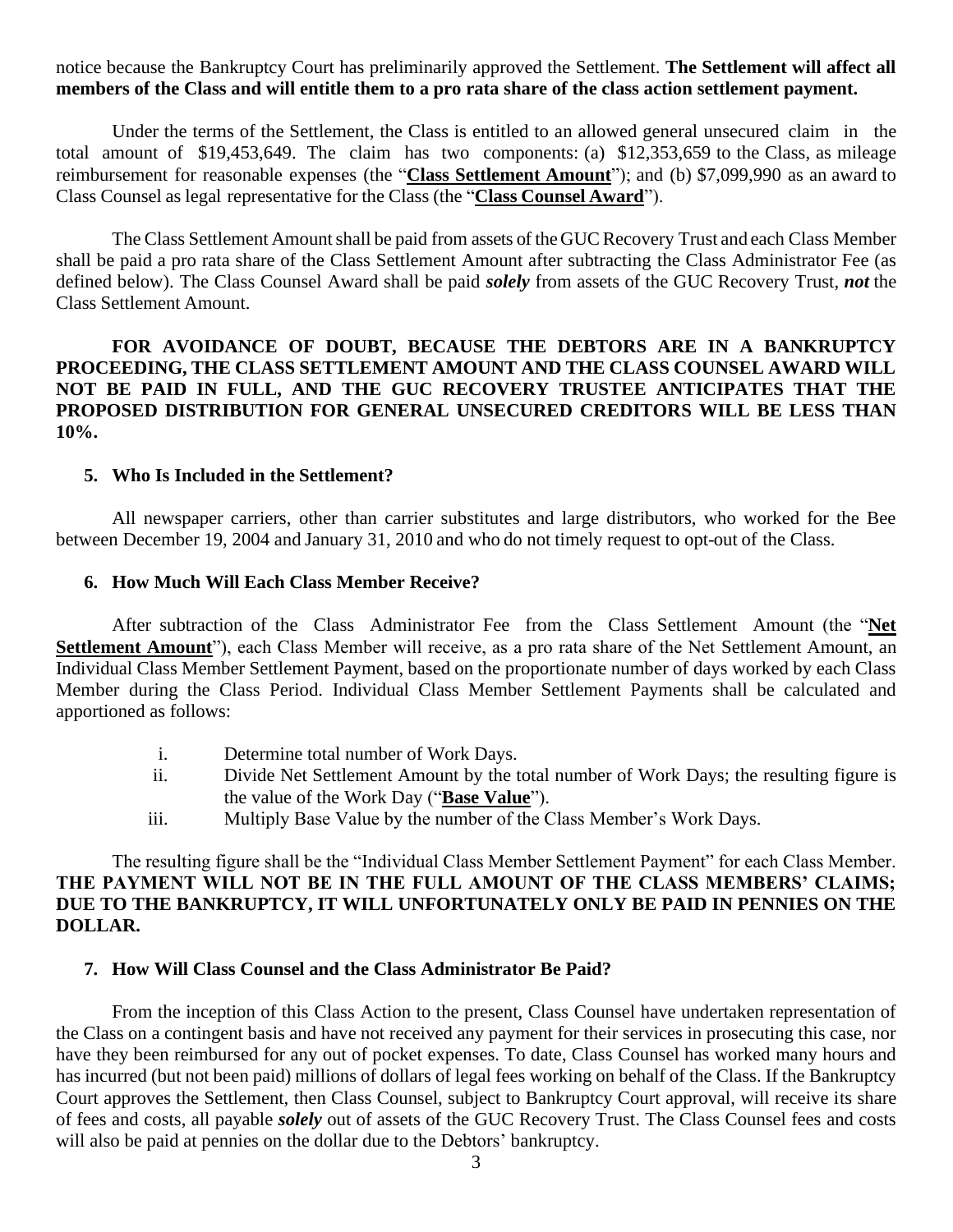In addition, CPT Group, Inc. shall serve as class administrator (the "**Class Administrator**" together with Class Counsel, the "**Class Professionals**") for purposes of administering this Settlement and shall receive a professional fee (the "**Class Administrator Fee**") of \$30,000, which shall be paid *solely* out of the Class Settlement Amount.

The Class Counsel Award and the Class Administrator Fee (together, the "**Class Professional Fees**") will be filed at the same time as the joint motion seeking both preliminary and final approval of the Settlement. Class Professionals' compensation will be determined by the Bankruptcy Court at the hearing to approve the Settlement on a final basis.

### **8. How Will I Receive Payment?**

The Parties have agreed that the Class Administrator, CPT Group, Inc., will mail Individual Class Member Settlement Payment checks directly to Class Members on a periodic basis as described in the Settlement. If you do not opt-out of the Settlement, you *will not* have to submit a proof of claim, or take any other action, to receive your Individual Class Member Settlement Payment. *If your address changes from the time you receive this Notice, you are required to update your address with the Class Administrator to receive your check and any other notices***.**

### **9. When Will I Receive My Settlement Payment?**

Due to the timing of the claims resolution process contemplated under the Plan, distribution(s) of the Class Settlement Amount and Class Counsel Award may not occur for a significant period of time, but will be about the same time with distributions to other general unsecured creditors of the Debtors under the Plan.

### **10. What Am I Giving Up If I Participate In This Settlement?**

The Settlement provides that, after the Bankruptcy Court enters an order finding the Settlement is fair, adequate, and reasonable, and all appeals have been resolved or all appeals periods have expired, those Class Members who have not timely requested exclusion by opting outshall be deemed to have fully, finally and forever released, relinquished and discharged the legal claims described below, *evenif youseparately fileda proof of claim in the Bankruptcy Proceeding prior to mailing of this Class Notice*.

Specifically, upon the effective date of the Settlement and in exchange for the consideration provided, and except as to such rights or claims as may be created by the Settlement, the Class Representatives and all Class Members (excluding those who opt-out) - regardless of whether they have submitted a timely and valid proof of claim in the Debtors' bankruptcy cases prior to mailing of this Class Notice - and their respective heirs, beneficiaries, devisees, executors, administrators, trustees, conservators, guardians, personal representatives, successors-in-interest and assigns (the "**Releasing Person(s)**"), shall hereby fully and forever completely release and discharge the Debtors and the GUC Recovery Trust all of their past, present or future subsidiaries, parents, affiliates, officers, directors, employees, representatives, insurers, agents, counsel, successors, heirs, assigns, executors, administrators, affiliated entities, and vendors (each a "**Released Party**") from any and all claims, debts, liabilities, demands, obligations, guarantees, costs, expenses, attorneys' fees, damages, action or causes of action of whatever kind or nature that were alleged in the Class Action or which could reasonably have been alleged under California or federal law based on the factual allegations contained in the Class Action, beginning on December 19, 2004 up to and including January 31, 2010.

The release includes, but is not limited to any claims for restitution, equitable relief, wages, bonuses or incentive payments, penalties, interest, and/or attorneys' fees and costs of any kind arising under California or federal law for the claims asserted in the Class Action or that could have been alleged under California or federal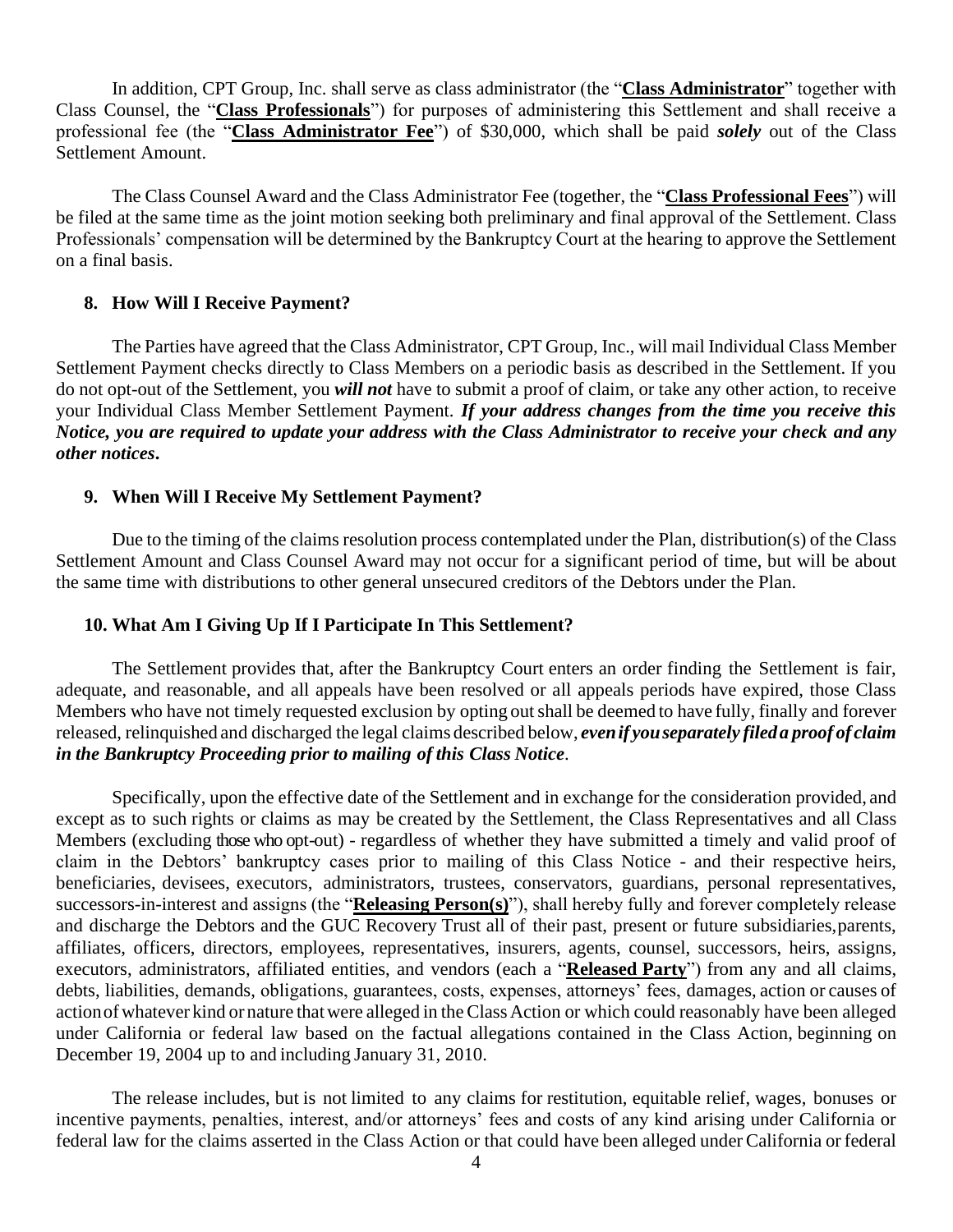law based on the alleged facts in the complaints filed in the Class Action, including without limitation, Business and Professions Code sections 17200-17208, and California Labor Code sections 200-203, 216, 218.5, 218.6, 225.5, 226, 226.3, 226.7, 510, 512, 558, 1194 and 2698-2699.5 (the CaliforniaPrivate Attorneys General Act) and 29 U.S.C. §§ 201 et seq. (collectively, the "**Released Claims**").

For avoidance of doubt, upon the effective date of the Settlement, each Releasing Person will have agreed that the execution of the Settlement and the Bankruptcy Court's final approval thereof will fully, completely and finally resolve any and all issues, disputes or controversies each Releasing Persons has asserted or may assert either inside or outside of the Debtors' bankruptcy cases that are alleged in the Class Action or that could have been alleged under California or federal law based on the alleged facts in any of the complaints filed in the Class Action.

Further, with respect to the Released Claims only, each Releasing Person will have expressly warranted that he or she has read, understands, and intends to waive the rights describedin Section 1542 of the California Civil Code, which provides:

## **A general release does not extend to claims that the creditor orreleasing party does not know or suspect to exist in his or her favor at the time of executing the release and that, if known by him or her would have materially affected his or her settlementwith the debtor or released party.**

Thus, notwithstanding the provision of Section 1452, and for the express purpose of implementing a full and complete release and discharge of each Released Party, Releasing Persons will have expressly acknowledged that the Settlement is intended to include within its effect, without limitation, all Released Claims that the Releasing Persons do not know or suspect to exist in his/her favor at the time of execution of the Settlement, and that the Settlement contemplated the extinguishment of any and all such Released Claim(s).

### **11. What If I Want To Object To The Settlement?**

If you are satisfied with the Settlement including Class Professionals' Fees and the releases, you do not need to do anything. Your Individual Class Member Settlement Payment (which may be delivered in more than one periodic distribution) will be mailed to your last known address as indicated in Debtors' books and records or to such address that you have updated with the Class Administrator. If you have any questions regarding mailing of settlement checks, please notify Class Counsel as follows:

> **Via Mail:** Callahan & Blaine APLC 3 Hutton Centre, 9th Floor Santa Ana, CA 92707 Attn: Michael J. Sachs Scott D. Nelson

> > **Via Phone:** (714) 241-4444

If, on the other hand, you believe that the Settlement is unfair or inadequate or are dissatisfied with the Class Settlement Amount or feel that the Class Professionals' Fees should not be approved, you may object to the Settlement and/or the Class Professionals' Fees by mailing via certified mail, return receipt requested, a detailed written statement bearing the caption of this action shown above on the first page stating your comment or objection to Callahan & Blaine APLC (Attn: Michael J. Sachs and Scott D. Nelson) at the address shown above and to counsel for the GUC Recovery Trustee at the address shown below: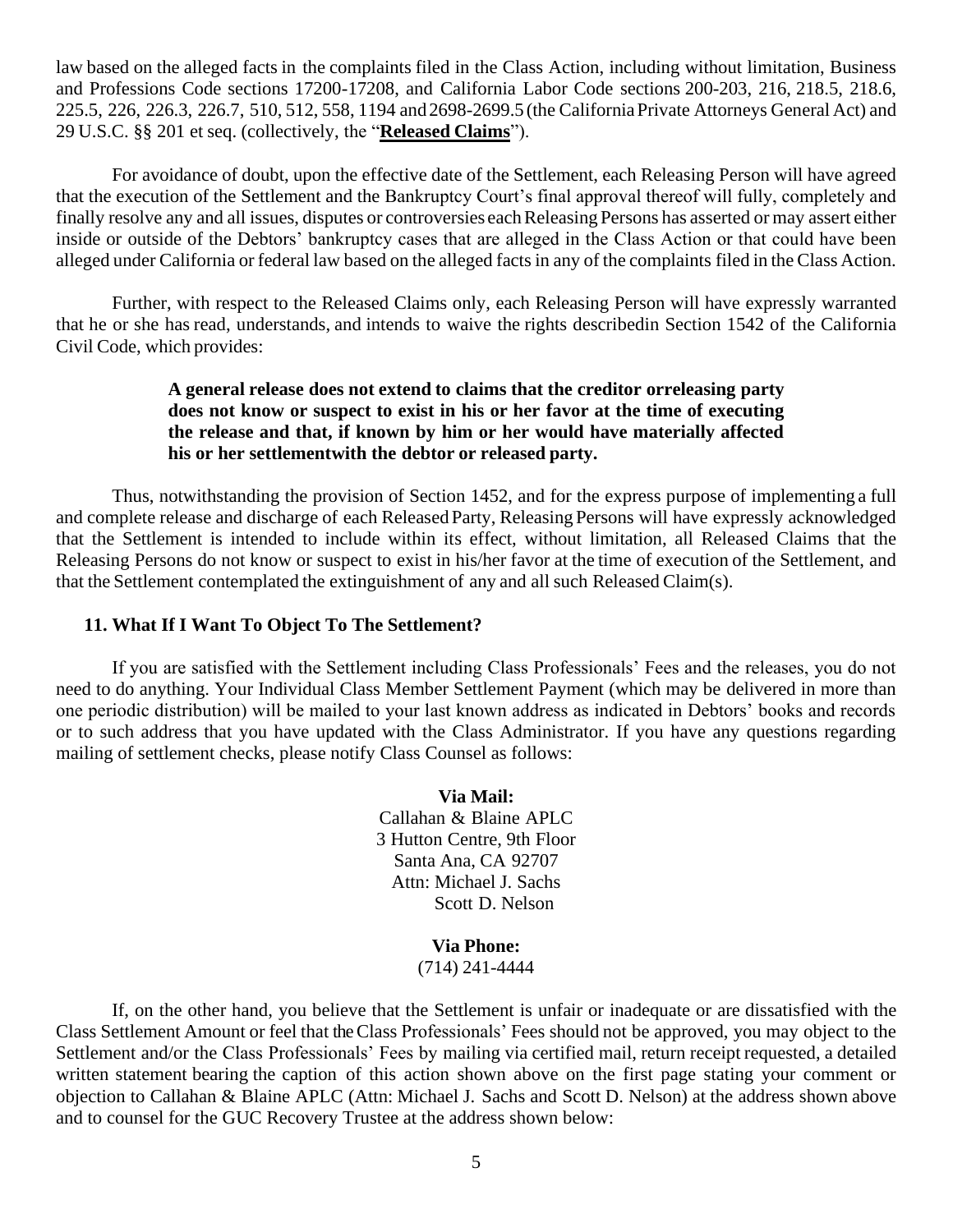**Via Mail:** Pillsbury Winthrop Shaw Pittman LLP 31 West 52nd Street New York, New York 10019 Attn: Leo T. Crowley Kwame O. Akuffo

*Objections must be mailed so as to be received no later than May 16, 2022 and must include the caption of the action and your name, address, and telephone number together with a detailed statement of the basis for*  your objection and whether you wish to be heard personally or by counsel at the final hearing at which the parties *will be requesting binding court approval of the Settlement and the award of the Class Professionals' Fees, as described above*.

You may also object or comment in person or by counsel at the Final Hearing described below. If you intend to appear through an attorney, you will be *solely* responsible for the fees andcosts of your attorney. If the Bankruptcy Court rejects either your written or oral objection, you still will be bound by the terms of the Settlement.

The hearing for final approval of the Settlement (the "**Final Hearing**") is scheduled to occur on **June 15, 2022, 11:00 a.m. (Prevailing Eastern Time)** via telephone or by video conference before the Honorable Michael E. Wiles of the U.S. Bankruptcy Court for the Southern District of New York located at One Bowling Green, Courtroom 617, New York, NY 10004. The Final Hearing may be adjourned or continued from time to time in the discretion of the Bankruptcy Court with or without notice by the Bankruptcy Court as the Bankruptcy Court may direct.

Unless otherwise ordered by the Bankruptcy Court, if you or any other Class Member failto timely file and serve written objections in the manner described above by the specified deadline, or otherwise fail to comply with the procedures set forth herein, you will be deemed to have waived any objections to any or all aspects of the Settlement and will be foreclosed from making any objection (whether by appeal or otherwise) to the Settlement and will not be allowed to appear before the Bankruptcy Court at the Final Hearing.

### **12. What If I Elect To Opt-Out of the Settlement?**

If you choose not to be bound by this Settlement, you may opt-out of the Class by completing the form (the "**Opt-Out Form**") attached as **Exhibit 1**. The Opt-Out Form must be completed no later than **May 16, 2022** (the "**Opt-Out Deadline**") and mailed to the Debtors' Claims Agent at:

> JCK Legacy Co. (f/k/a/ The McClatchy Co.) Opt-Out c/o Kurtzman Carson Consultants LLC 222 N. Pacific Coast Highway, Suite 300 El Segundo, CA 90245

If you elect to opt-out, you may choose to complete and file the individual proof of claim attached as **Exhibit 2**, which **must be received by the Debtors' Claims Agent no later than May 16, 2022**. **All requests for exclusion from the Class received after the Opt-Out Deadline will not be effective and such person will be deemed a member of the Class, even if you filed a proof of claim with respect to any Released Claims prior to service of the Class Notice. If an individual proof of claim is filed, the opt-out claimant may be required to explain why the claim was not filed before the original deadline (July 10, 2020) to file claims against the Debtors' estate.** 

The Debtors' Claims Agent will submit such individual proofs of claim from those who opt-out to the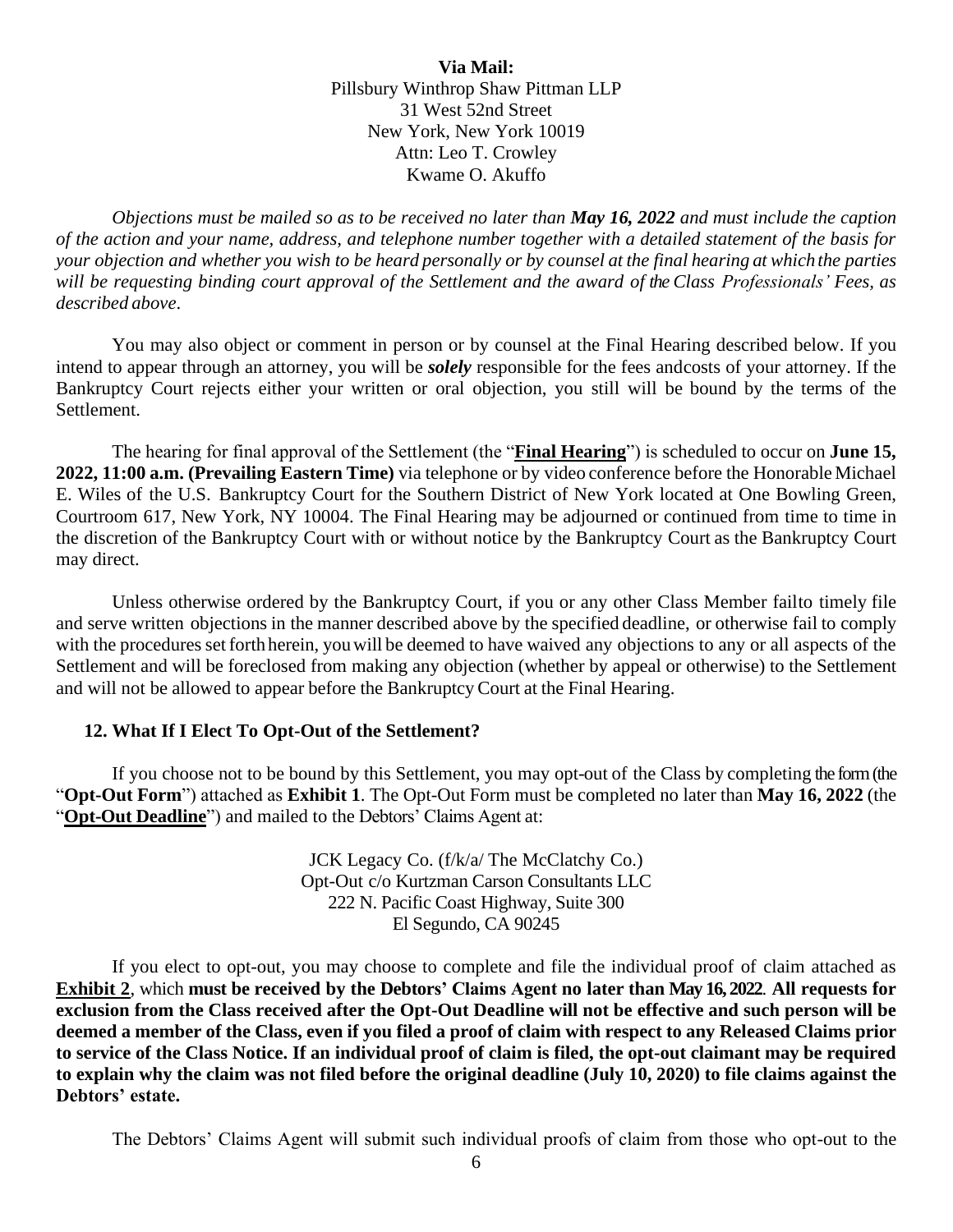#### GUC Recovery Trustee.

Any Class Member who elects to opt-out of the Settlement must pursue his or her claims with the Bankruptcy Court in accordance with the claims allowance process. All Class Members who elect to opt-out are stayed or enjoined from pursuing claims that are subject to this Settlement in state court or any other court that would otherwise have competent jurisdiction, unless the Bankruptcy Court determines otherwise.

Any individual proof of claim will be subject to the claims allowance processin the Bankruptcy Court. The GUC Recovery Trustee expects to, and other parties-in-interest may, object to any individual proof of claim that lack merit, are not timely filed by the Opt-Out Deadline, or timely filed during the Opt-Out Period, but were filed after the original deadline to file claims, are filed in excess, and/or are not supported by proper documentation, and further anticipate that the ultimate recovery on such claims, if any, will be subject to the claims allowance process. Class Members who opt-out of the Settlement may recover, if at all, proportionate with other nonsettling general unsecured creditors under the Plan. The actual terms of the Plan are available on the Class Administrator's website: www.frensobeenewssettlement.com. **IF THE INDIVIDUAL PROOF OF CLAIM IS DISALLOWED AND EXPUNGED, THE CLASS MEMBER WHO OPTED OUT OF THE SETTLEMENT WILL RECEIVE NO RECOVERY ON ACCOUNT OF SUCH CLAIMS. ANYONE WHO OPTS OUT SHOULD ASSUME THAT THEY ARE NOT LIKELY TO RECEIVE ANY RECOVERY ON THEIR CLAIM**.

#### **13. What If I Already Timely Filed A Proof of Claim With The Bankruptcy Court?**

If you timely filed a proof of claim *prior* to service of this Class Notice alleging any claim duplicative of or subsumed by the claims asserted in the Class Action (and/or arise out of the same or similar facts) and you do not opt-out of the Settlement, you will receive your Individual Class Member Settlement Payment as set forth above, but will consent to having your proof(s) of claim reduced, withdrawn, and/or expunged since your Individual Class Member Settlement Payment will be in full satisfaction of any and all claims asserted in your proof(s) of claim that are duplicative of or subsumed by the claims asserted in the Class Action and/or arise out of the same orsimilarfacts. A separately noticed motion will be filed with the Bankruptcy Court seeking to reduce, withdraw and/or expunge proofs of claim filed by Class Members who do not opt-out of the Settlement and who have asserted claims that appear to be duplicative of or subsumed by the claims asserted in the Class Action and/or arise out of the same or similar facts.

### **14. When Will The Bankruptcy Court Decide Whether To Approve The Settlement?**

The Bankruptcy Court will hold a hearing on **June 15, 2022 at 11:00 a.m. (Prevailing Eastern Time)**, before the Honorable Michael E. Wiles of the U.S. Bankruptcy Court for the Southern District of New York located at One Bowling Green, Courtroom 617, New York, NY 10004. The hearing will be telephonic; if you wish to participate, you will need to create a Court Solutions account at https://www.court-solutions.com and register in advance of the telephonic hearing. The purpose of the hearing, in part, will be to determine: (1) whether the Settlement should be finally approved as fair, reasonable, and adequate; (2) whether to finally approve all other aspects of the Settlement, including the aspects discussed herein; and (3) whether to approve the Class Counsel Award and the Class Administrator Fee. The Bankruptcy Court reserves the right to adjourn or continue the hearing without further notice to the Class.

#### **15. Who Is The Judge In This Case?**

The Honorable Michael E. Wiles of the U.S. Bankruptcy Court for the Southern District of New York located at One Bowling Green, Courtroom 617, New York, NY 10004.